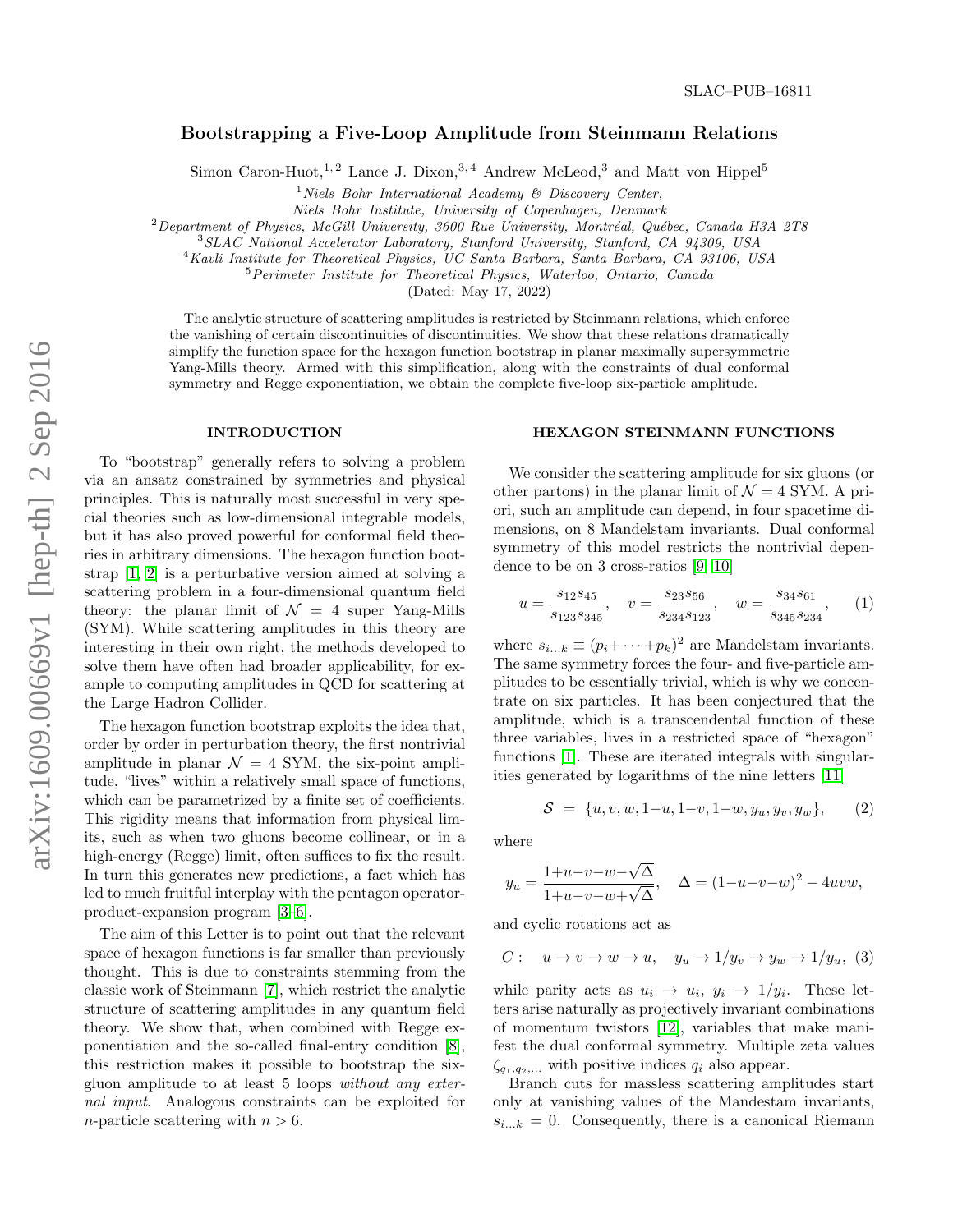

<span id="page-1-0"></span>FIG. 1. Illustration of the channels  $s_{345}$  and  $s_{234}$  for  $3 \rightarrow 3$ kinematics. The discontinuity in one channel should not know about the discontinuity in the other channel.

sheet on which the amplitude is analytic in the positive octant  $u, v, w > 0$ . This constraint is included in the definition of hexagon functions. It implies a "first-entry" condition [\[13\]](#page-4-10): discontinuities associated with the letters  $(1-u) = 0$  or  $y_u = 0$  are not visible in the canonical Riemann sheet; however, they can be exposed after analytic continuation. The physical interpretation of the restriction [\(2\)](#page-0-0) is that, even after analytic continuation along an arbitrary complex path, the only possible branch points remain those characterized by S.

The focus of this Letter is the Steinmann relations, which state that an amplitude A can have no double discontinuities in overlapping channels [\[7\]](#page-4-4). Using the correspondence between discontinuities and cut diagrams via the Cutkosky rules [\[14\]](#page-4-11), overlapping channels correspond to cut lines that intersect. Thus for example the channels  $s_{345}$  and  $s_{234}$  overlap, which leads, schematically, to:

<span id="page-1-1"></span>Steinmann relation:  $Disc_{s_{345}}(Disc_{s_{234}}A) = 0,$  (4)

illustrated in figure [1.](#page-1-0)

We focus on three-particle invariants  $s_{ijk}$  because these can change sign along fairly generic codimension-1 surfaces in the space of external momenta. The relation can therefore be probed with real external momenta. (In contrast, massless thresholds in two-particle invariants  $s_{ij}$  occur at phase space boundaries where other invariants may change sign; it is unclear to the authors how to extract putative constraints from these thresholds beyond the Regge limit [\[15\]](#page-4-12).) For functions of the crossratios  $u, v, w$ , the discontinuity with respect to  $s_{234}$  can be computed by rotating  $v, w$  by a common phase, as follows from eq. [\(1\)](#page-0-1). The Steinmann relation [\(4\)](#page-1-1) thus implies that the following combination is analytic in a neighborhood of  $r = \infty$ :

<span id="page-1-3"></span>
$$
0 = \text{Disc}_{r=\infty} \left[ A(ru, v e^{i\pi}, r e^{i\pi}) \right) - A(ru, v e^{-i\pi}, r e^{-i\pi}) \right],
$$

where  $u, v > 0$  (and  $r > 0$  before taking the discontinuity). The reason why  $r = \infty$  appears is that the three-particle invariants appear in the denominators of eq. [\(1\)](#page-0-1).

Focusing on the region where all three cross-ratios are large and combining this condition with its permutations, we obtain an equivalent but more practical statement: the amplitude must be expressible as a sum of terms with

singularities in only one three-particle channel:

$$
A = \sum_{k} \left[ a_k^u \log^k \left( \frac{u}{vw} \right) + a_k^v \log^k \left( \frac{v}{wu} \right) + a_k^w \log^k \left( \frac{w}{uv} \right) \right],
$$
  
with the  $a^{u,v,w}$  substitute around  $u = u = w = \infty$  (5)

with the  $a_k^u$ analytic around  $u = v = w = \infty$ .

### THE STEINMANN BASIS TO WEIGHT 4

A complete basis of 88 hexagon functions at transcendental weight 4 was originally constructed in ref. [\[16\]](#page-4-13). The Steinmann relations imply that only a subspace is physically relevant, a subspace sufficiently small that it can be described in this Letter. We begin with weight 1, where the first entry condition allows only elementary logarithms:  $\log u$ ,  $\log v$ ,  $\log w$ . To build the higher weight basis, we use the fact that all derivatives of a Steinmann function also obey the Steinmann relations.

The derivative of a weight- $k$  hexagon function  $F$  has the form [\[17\]](#page-4-14)

<span id="page-1-2"></span>
$$
dF = \sum_{i=1}^{9} F^i \ d\ln \mathcal{S}_i \,, \tag{6}
$$

where  $F^i$  are weight- $(k-1)$  hexagon functions and  $S_i \in \mathcal{S}$ in eq.  $(2)$ . We thus make an ansatz  $(6)$  for the derivatives of  $F$  where the  $F^i$  are Steinmann functions. For the ansatz to represent a function, the partial derivatives must commute ("integrability condition"). Once this condition is solved, the analyticity and Steinmann properties simplify dramatically. It suffices to impose the following constraints, which serve only to fix a few coefficients of zeta-values of weight  $(k-1)$  and  $(k-2)$ :

- $F^{1-u}$ ,  $F^{y_v}$  and  $F^{y_w}$  must vanish at  $(u, v, w)$  =  $(1, 0, 0)$  [\[2,](#page-4-1) [17\]](#page-4-14).
- The  $s_{234}$ -discontinuity of  $F^u + F^{1-u} + F^w + F^{1-w}$ must vanish at  $(u, v, w) = (+\infty, 0, -\infty).$

Cyclic rotations of these conditions are implied.

Following this procedure, at weight 2 we find 7 elements: the constant  $\zeta_2$  and two cyclic orbits containing

<span id="page-1-4"></span>
$$
K_{1,1}^{u} \equiv \text{Li}_2(1-1/u), \quad L_2^{u} \equiv \frac{1}{2} \left[ \log^2(u) + \log^2(v/w) \right]. \tag{7}
$$

The naming convention will be explained shortly. Already, the Steinmann relations' impact is noticeable: without it there would be three additional functions,  $\log^2 u$ ,  $\log^2 v$  and  $\log^2 w$ , which do not satisfy eq. [\(5\)](#page-1-3).

At weight 3, the basis contains 17 elements, the 5 cyclic 3-orbits of

<span id="page-1-5"></span>
$$
K_3^u \equiv \frac{1}{3!} \log^3(1/u) + \frac{1}{2} \log(1/u) \log^2(v/w),
$$
  
\n
$$
K_{2,1}^u \equiv \text{Li}_2(1/u) \log(1/u) - 2\text{Li}_3(1/u) + 2\zeta_3,
$$
  
\n
$$
K_{1,2}^u \equiv K_{1,1}^u \log(v/w), \qquad K_{1,1,1}^u \equiv -\text{Li}_3(1-1/u),
$$
  
\n
$$
\zeta_2 K_1^u \equiv \zeta_2 \log(1/u), \qquad (8)
$$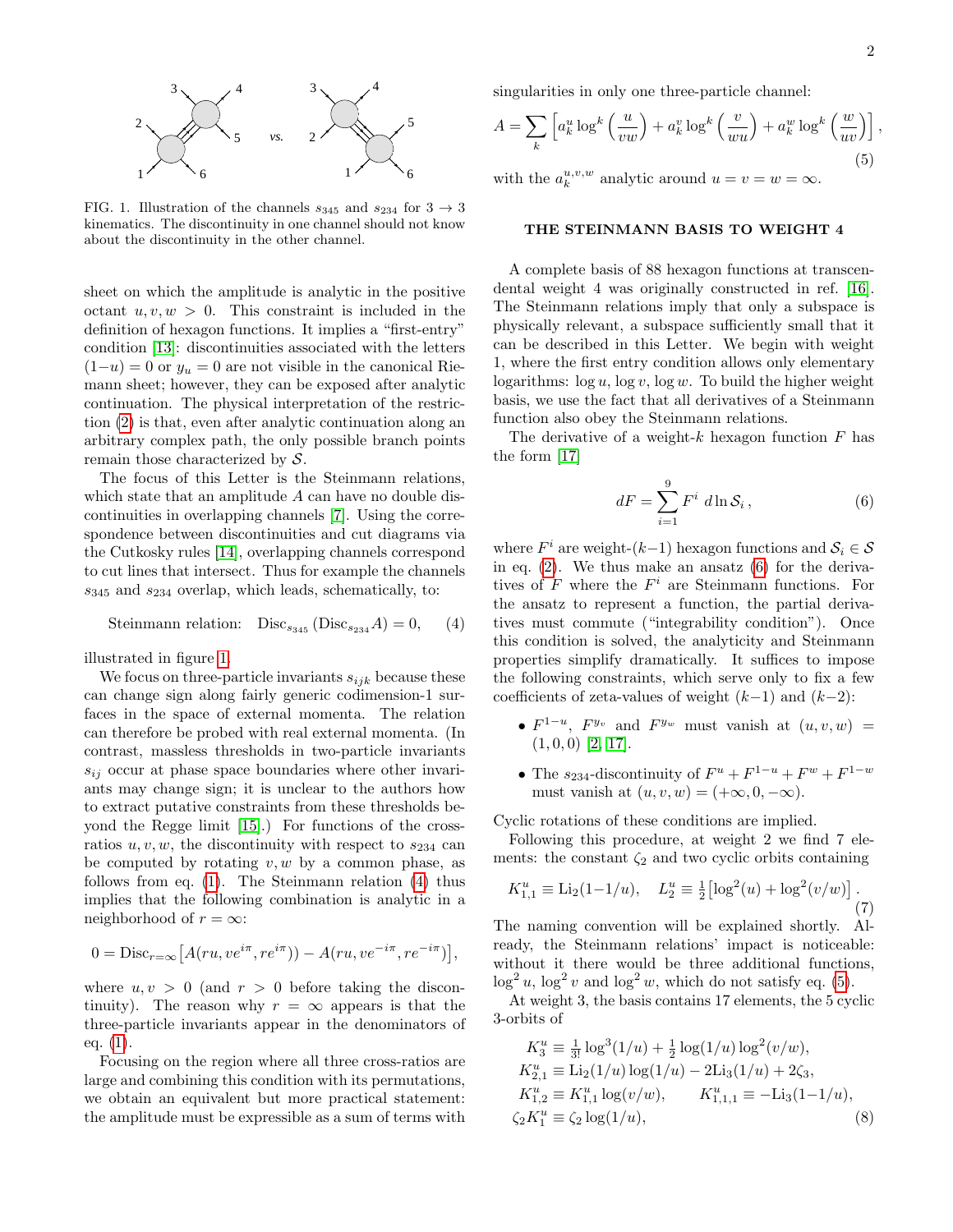the constant  $\zeta_3$ , and a single parity-odd element: the six-dimensional scalar hexagon integral  $\tilde{\Phi}_6$  [\[17,](#page-4-14) [18\]](#page-4-15).

At this stage we see that the functions in eqs.  $(7)-(8)$  $(7)-(8)$ depend nontrivially on only  $u$ , apart from simple powers of  $\log(v/w)$ . We can construct  $3 \times 2^{k-1}$  similar elements at weight  $k$ , as follows. We start from "seeds" which trivially satisfy eq. [\(5\)](#page-1-3):

$$
K_k^u(u, \frac{v}{w}) \equiv \frac{1}{2 \cdot k!} \left[ \log^k \left( \frac{v}{uw} \right) - \log^k \left( \frac{uv}{w} \right) \right],
$$
  

$$
L_k^u(u, \frac{v}{w}) \equiv \frac{1}{2 \cdot k!} \left[ \log^k \left( \frac{v}{uw} \right) + \log^k \left( \frac{uv}{w} \right) \right].
$$
 (9)

We then construct nontrivial functions as a simple generalization of harmonic polylogarithms (HPLs) [\[19\]](#page-4-16) with argument  $x = 1/u$ , by integrating the seeds from the base point  $u = \infty$ . Using this base point automatically maintains the Steinmann relations. The constraint of analyticity for  $u > 0$  is enforced by recursively removing values at  $u = 1$ :

$$
K_{i,\dots}^u(u, \frac{v}{w}) \equiv \sum_j c_j L_j^u + \int_0^{1/u} \frac{dx}{1-x} \frac{\log^{i-1}(\frac{1}{ux})}{(i-1)!} K_{\dots}^u(\frac{1}{x}, \frac{v}{w}),\tag{10}
$$

where the zeta-valued coefficients  $c_j$  are chosen uniquely to make the total vanish at  $u = 1$ . Without the  $c_i$ , the recursive definition would be identical to that of HPLs with argument  $x = 1/u$ , which makes it straightforward to express the  $K^u$  as combinations of HPLs. At weights 2 and 3, this definition agrees with the examples given.

Defining  $K^v$ ,  $K^w$ ,  $L^v$  and  $L^w$  as cyclic images of  $K^u$ ,  $L^u$ , the K functions with positive indices do generate  $3 \times 2^{k-1}$  linearly independent elements. There is one exception: the three  $K_k^{\bar{u},v,w}$  for even weight k are linearly dependent, so for even k we use  $L_k^{u,v,w}$  instead.

At weight 4, the Steinmann basis contains the 8 3 orbits generated by:

$$
L_4^u, \ K_{1,3}^u, \ K_{2,2}^u, \ K_{3,1}^u, \ K_{1,1,2}^u, \ K_{1,2,1}^u, \ K_{2,1,1}^u, \ K_{1,1,1}^u.
$$

The iterative construction also generates  $5$  "non- $K$ " functions: 3 parity-even functions — the integral  $\Omega^{(2)}$  [\[16,](#page-4-13) [17\]](#page-4-14) and its cyclic permutations — plus 2 parity-odd functions. Ten more functions come from multiplying  $\zeta_2$ ,  $\zeta_3$ and  $\zeta_4$  by the lower-weight Steinmann functions listed earlier. In summary, at weight 4 there are 39 physically relevant Steinmann functions, to be contrasted with 88 in the original hexagon function space.

This gap increases rapidly with higher weights, as evidenced by the first two lines of table [I,](#page-2-0) which was generated by implementing the construction iteratively. The paucity of Steinmann functions is because the space is not a ring: the product of two Steinmann functions is generically not an allowed function.

<span id="page-2-0"></span>TABLE I. Free parameters remaining after applying each constraint, for the 6-point (MHV,NMHV) amplitude at L loops.

5. Regge  $(0,0)$   $(0,0)$   $(0,0)$   $(0,0)$   $(0,0)$   $(0,0)$ 

#### APPLICATION TO TWO LOOPS

Before using the Steinmann basis to help bootstrap the hexagon amplitude, we comment on the subtraction and renormalization of its infrared divergences. Indeed, as usual in the presence of divergences, it is the renormalized quantities which matter physically.

A particularly convenient renormalization scheme in the SYM model is to divide by the so-called BDS ansatz [\[20\]](#page-4-17). This soaks up the dual conformal anomaly, leaving a remainder which depends only on the crossratios  $u, v, w$ , and furthermore vanishes in soft and collinear limits [\[10\]](#page-4-7). However, in order to preserve the Steinmann relation [\(4\)](#page-1-1), it is critical to divide only by quantities which are free of three-particle discontinuities. This singles out the so-called BDS-like ansatz [\[2,](#page-4-1) [21\]](#page-4-18)  $\mathcal{R}'_6$ :

$$
\mathcal{R}'_6 \equiv \mathcal{M}_6^{\text{bare}} / \mathcal{M}_6^{\text{BDS-like}}.
$$
 (11)

In fact, the amplitude is a function of the helicity of all 6 particles, in a way which can be neatly encoded in socalled R-invariants [\[12,](#page-4-9) [22\]](#page-4-19). In this Letter we thus deal with bosonic functions  $\mathcal{E}, E$  and E which encode all the information and correspond to suitable components of the MHV and NMHV BDS-like remainders. Schematically,  $\mathcal{R}'_6 \simeq \mathcal{E} \oplus \mathcal{E} \oplus \mathcal{E}$ . The relations to the more conventional BDS MHV remainder  $(\mathcal{R}_6)$  and NMHV ratio function  $(V, V)$ , defined for example in ref. [\[2\]](#page-4-1) (to which we refer for further details), are:

<span id="page-2-1"></span>
$$
e^{\mathcal{R}_6} \equiv \mathcal{E}e^{-\frac{1}{4}\Gamma_{\text{cusp}}\mathcal{E}^{(1)}}, \quad V \equiv E/\mathcal{E}, \quad \tilde{V} \equiv \tilde{E}/\mathcal{E}, \quad (12)
$$

where  $\frac{1}{4}\Gamma_{\text{cusp}} = g^2 - 2\zeta_2 g^4 + \dots$  is the cusp anomalous where  $\frac{4 \text{ cusp}}{4 \text{ cusp}}$  =  $\frac{9}{2529}$  ... is the cusp anomatous dimension, known exactly as a function of the coupling  $g^2 \equiv \frac{g_{\text{YM}}^2 N_c}{16\pi^2}$  [\[23\]](#page-4-20). We stress that while  $\mathcal{E}, E$  and  $\tilde{E}$  obey the Steinmann relations,  $\mathcal{R}_6$ , V and  $\tilde{V}$  do not: the space of Steinmann functions is not a ring.

Let us describe a concrete example, the bootstrap of  $\mathcal E$ at two loops. We begin by applying the following:

- 1.  $\mathcal E$  is a hexagon Steinmann function
- 2.  $\mathcal{E}$  is parity-even and dihedrally symmetric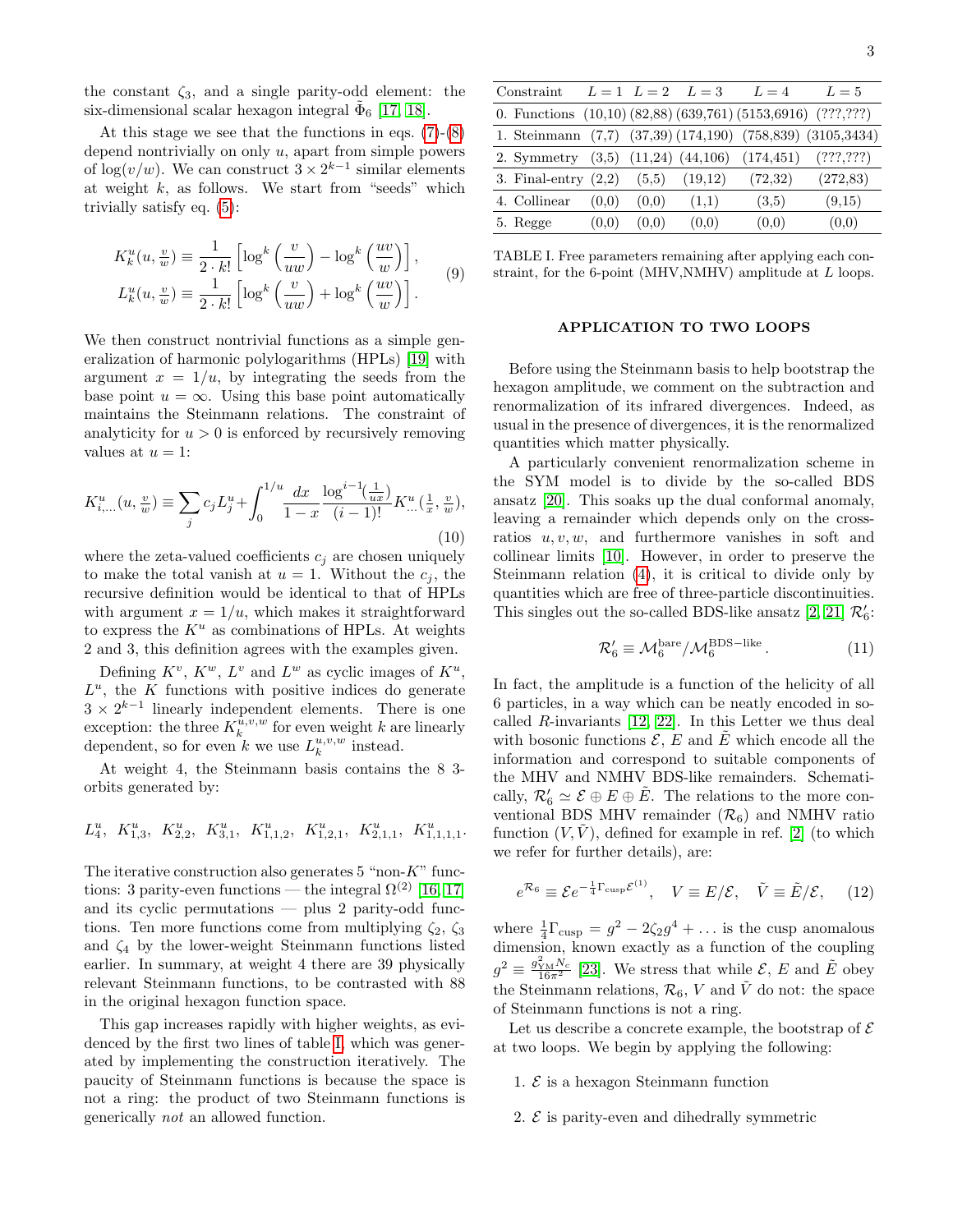3. The collinear limit to leading power is universal:

$$
\lim_{v \to 0} \mathcal{E} = e^{-\frac{1}{4}\Gamma_{\text{cusp}}(L_2^v + 2\zeta_2)} + \mathcal{O}(\sqrt{v} \ln^{L-1} v).
$$

In the weight 4 Steinmann space, no linear combination vanishes in all three collinear limits. Therefore the two-loop MHV amplitude is fully determined by just the above three conditions! Loop-expanding using  $\mathcal{E} = \mathcal{E}^{(0)} + g^2 \mathcal{E}^{(1)} + g^4 \mathcal{E}^{(2)} + \ldots$ , the result at tree-level is  $\mathcal{E}^{(0)}=1$ , at one loop

$$
\mathcal{E}^{(1)} = K_{1,1}^u + K_{1,1}^v + K_{1,1}^w, \qquad (13)
$$

and at two loops

$$
\mathcal{E}^{(2)} = (1 + C + C^2) \left[ \Omega^{(2)} - K_{1,2,1}^u - 4K_{1,1,1,1}^u - \zeta_2 K_{1,1}^u \right] + 8\zeta_4. \tag{14}
$$

This result agrees completely with refs. [\[11,](#page-4-8) [16\]](#page-4-13).

For MHV at higher loops, and for NMHV, we imposed an additional "final-entry" condition, obtained by considering the action of the  $\overline{Q}$  generator of dual superconformal transformations [\[8\]](#page-4-5). The MHV final-entry condition is simply  $\mathcal{E}^{1-u} = -\mathcal{E}^u$ , plus the cyclic relations. Similarly, the differential of the NMHV BDS-like remainder is spanned by the 18 elements listed in eq. (3.10) of ref. [\[2\]](#page-4-1). These conditions almost completely determine the higher-loop amplitudes; we need information from only one more limit.

#### REGGE EXPONENTIATION AND BOOTSTRAP

In the multi-Regge limit of  $2 \rightarrow 4$  gluon scattering, the four outgoing gluons are strongly ordered in rapidity. The cross-ratios have the limits  $u \to 1$ ,  $v, w \to 0$ , but on an analytically continued Riemann sheet which ensures nontrivial Lorentzian kinematics. This limit has been thoroughly analyzed for both MHV and NMHV amplitudes [\[15,](#page-4-12) [24–](#page-4-21)[28\]](#page-4-22). Amplitudes exponentiate in terms of Fourier-Mellin variables  $\nu$ , m which are conjugate to the transverse plane coordinates, schematically:

$$
\mathcal{E}(\nu, m, vw) \xrightarrow{\text{Regge}} \Phi(\nu, m) \times (-1/\sqrt{vw})^{\omega(\nu, m)} \tag{15}
$$

where the Regge trajectory  $\omega$  vanishes at tree level and  $\Phi$ is an "impact factor". Exponentiation implies that terms with  $\log^2(vw)$  or higher powers of the large logarithm are predicted by the multi-Regge limit at lower loops.

Remarkably, through five loops such terms suffice to fix all remaining parameters and uniquely determine  $\mathcal{E}$ , E, and E! Terms with  $log(vw)$  or lower were not needed, but rather led to predictions for the next loop order, enabling a pure bootstrap with no external information. The constraints are summarized in table [I.](#page-2-0)

With  $\mathcal{E}, E$ , and  $\tilde{E}$  fixed through five loops we can evaluate them numerically on a variety of lines in cross-ratio space. Figure [2](#page-3-0) shows the remainder function on the line



<span id="page-3-0"></span>FIG. 2. The remainder function  $\mathcal{R}_6$ , evaluated at ratios of successive loop orders L on the line  $u = v = w$ . The spike is an artifact due to  $\mathcal{R}_6^{(L)}(u, u, u)$  crossing zero very close to  $u = 1/3$  at each loop order.

 $(u, u, u)$ . We have also used "hedgehog" variables [\[29\]](#page-4-23) to generate multiple polylog representations of these functions in one bulk region [\[30\]](#page-4-24).

Past implementations of the hexagon function bootstrap employed a variety of other constraints, which the Steinmann relations render unnecessary, or relegate to cross checks. For NMHV, the representation in terms of R-invariants has poles at kinematically spurious points that must cancel between different permutations of E and  $E[16]$  $E[16]$ . Now, after imposing the collinear constraint in table [I,](#page-2-0) the spurious poles cancel automatically. Similarly, for MHV and NMHV the  $\overline{Q}$  equation predicts not only final entries, but next-to-final entries; however, again these constraints are satisfied automatically.

For both MHV and NMHV, the pentagon operator product expansion (POPE) [\[3–](#page-4-2)[6\]](#page-4-3) served previously as a powerful bootstrap constraint [\[17,](#page-4-14) [28\]](#page-4-22). Now Regge exponentiation is enough to obtain a unique result. Nonetheless, we do check our results against the POPE predictions. We find complete agreement through five loops, to each order in the OPE we have computed  $(T^1 \text{ and } T^2F^2)$ for MHV and  $T^1$  for the (6134) component of NMHV).

In [\[28\]](#page-4-22), two of the authors conjectured a relationship between the L-loop MHV amplitude and the  $(L-1)$ -loop NMHV amplitude. Our five-loop MHV amplitude allows us to verify this relation at one more loop order. Expressed in terms of the functions defined in eq. [\(12\)](#page-2-1), it reads (using the coproduct notation [\[28\]](#page-4-22))

$$
g^{2}(2E-\mathcal{E}) = \mathcal{E}^{y_u, y_u} + \mathcal{E}^{y_w, y_w} - 3\mathcal{E}^{y_v, y_v} - \mathcal{E}^{v, v} - \mathcal{E}^{1-v, v}
$$

$$
+ 2(\mathcal{E}^{y_u, y_v} + \mathcal{E}^{y_w, y_v}) - \mathcal{E}^{y_u, y_w} - \mathcal{E}^{y_w, y_u}. (16)
$$

This relation calls out for explanation.

Remarkably, the space of Steinmann functions appears to be "not much larger" than required to contain  $\mathcal{E}, E$ and  $\tilde{E}$ , if we include all derivatives of higher loop amplitudes. Up to at least weight 6, the complete space is needed, apart from certain unexpected restrictions on zeta values. For example, the weight 2 functions found by taking 8 derivatives of  $\mathcal{E}^{(5)}$ ,  $\mathcal{E}^{(5)}$  and  $\mathcal{E}^{(5)}$  span a 6 dimensional subspace of the 7 dimensional Steinmann